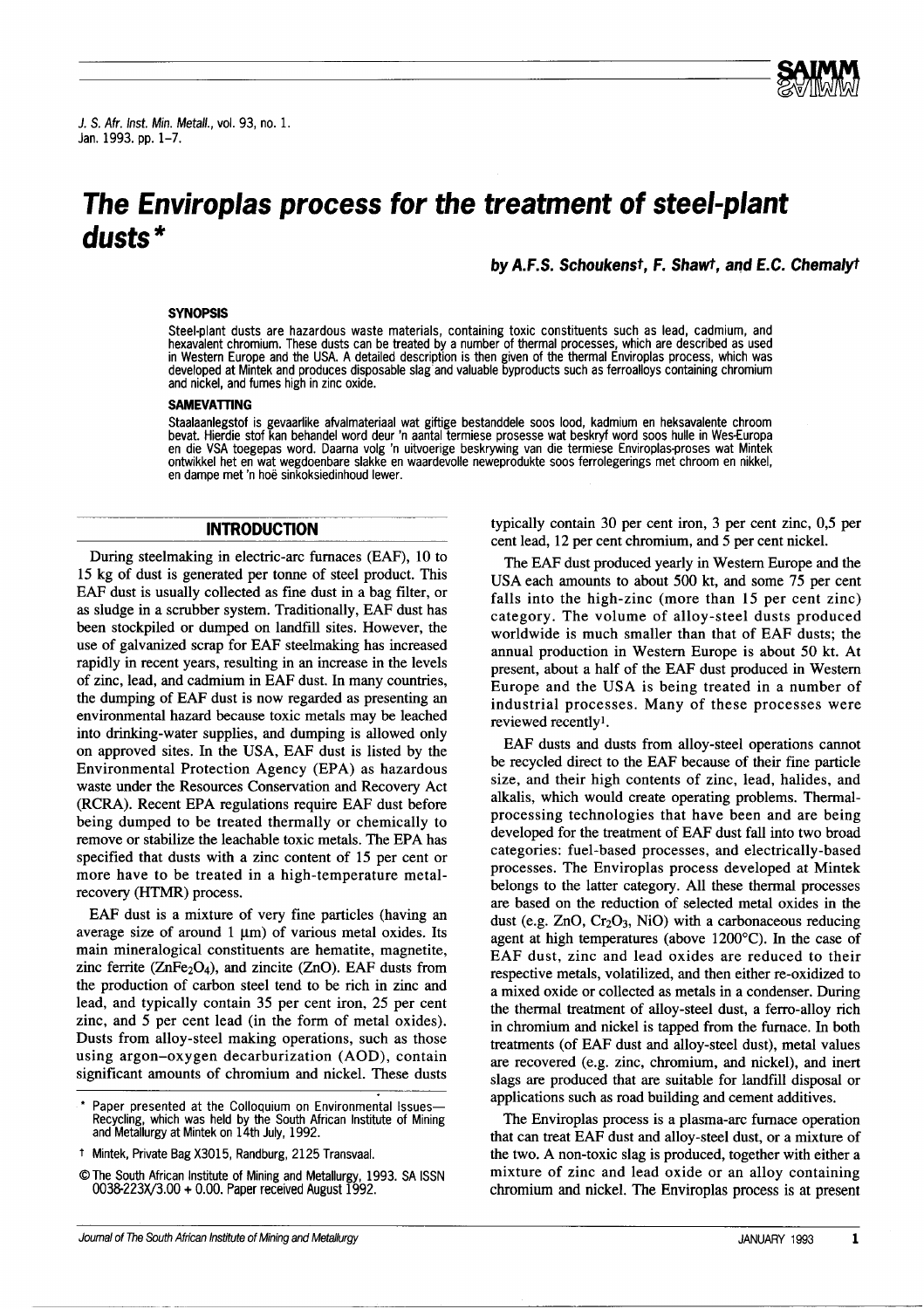being developed further to recover metallic zinc direct in a lead splash condenser connected behind the plasmaarc furnace.

## **THEORETICAL CONSIDERATIONS**

The thermal processes for the treatment of steel-plant dusts are based on carbothermic reduction at high temperatures of selected metal oxides present in the dusts. The main objectives are to produce an innocuous disposable slag and to recover valuable metals at minimal operating costs. In the thermal processing of typical EAF dusts (i.e. high-zinc, carbon-steel dusts), the addition of a carbonaceous reducing agent is designed to reduce the zinc and lead oxides in the dusts while minimizing the reduction of the iron oxides. The advantage of this selective reduction is that carbon and energy are saved, and that less carbon monoxide is generated. Also, a smaller gas-handling system is required, and less carry-over of feed is expected at the lower gas-evolution rates. However, in order to attain a CO-tO-CO2 ratio in the gas phase that is high enough to prevent excessive back-reaction of the carbon dioxide with zinc vapour, some reduction to metallic iron is necessary when zinc condensing is practised.

Ideal equilibrium calculations, based on minimization of the free energy of a multi-component and multi-phase system, were made by use of the Mintek Pyrosim2 computer program to simulate the smelting of steel-plant dusts. The simulations were conducted at a fixed temperature of 1500°C and at a pressure of 1 atm. Temperatures of around 1500°C are generally employed in industrial furnaces for the smelting of steel-plant dusts. Such a temperature is necessary to drive the reduction reactions rapidly towards completion. At much higher temperatures, the energy requirement of the process is raised significantly and undesirable side reactions, such as the vaporization of magnesium, manganese, and silicon, are enhanced. The increased refractory erosion and slag fluidity (ease of tapping) when the operating temperature is increased have also to be considered in the selection of the operating temperature.

The results of the thermodynamic simulations for a typical high-zinc EAF dust are shown in Figures 1 to 4. At a carbon addition of 75 kg per tonne of EAF dust, most of the zinc is removed from the slag, and very little iron is theoretically produced (Figures 1 and 2). The extracted zinc passes into the gas phase, which contains about 50 per cent zinc, 30 per cent carbon monoxide, and 5 per cent carbon dioxide (at a  $CO$ -to- $CO<sub>2</sub>$  volume ratio of about 10). When the carbon addition is raised from 75 to 150 kg per tonne of EAF dust, the theoretical energy requirement increases from about 0,8 to 1,1 MWh per tonne of EAF dust, while the  $CO$ -to- $CO<sub>2</sub>$  volume ratio in the gas increases from approximately 10 to 1000 (Figure 3). This rise in carbon addition also results in a drop in the iron oxide content of the slag from about 60 to less than 1 per cent, and an increase in the amount of metal product from 16 to 310 kg per tonne of EAF dust feed (Figure 4). When zinc is condensed from the gas phase, the temperature of the gas needs to be decreased rapidly to below 500°C in order to minimize the re-oxidation of zinc by carbon dioxide. The equilibrium curves given in Figure 5 show the temperatures at which re-oxidation starts for different  $CO$ -to- $CO<sub>2</sub>$ 

volume ratios and different partial pressures of zinc in the gas stream. For example, at a  $CO$ -to- $CO<sub>2</sub>$  volume ratio of 10 and a partial pressure of zinc in the gas of 0,3 atm, the back-reaction between zinc and carbon dioxide under equilibrium conditions occurs at temperatures below 1000°c. In practice, satisfactory zinc recoveries can be achieved at  $CO$ -to- $CO<sub>2</sub>$  volume ratios in the off-gas of around 10 by use of rapid quenching in a zinc or lead splash condenser.



**Figure I-Predicted mass and energy balance for high-zinc EAF dust (all the analyses are given in percentages by mass)**



**Figure 2-Predicted effect of carbon addition on the extraction of zinc and iron from high-zinc EAF**



**Figure 3-Predicted effect of carbon addition on the energy requirement and gas consumption of high-zinc EAF dust**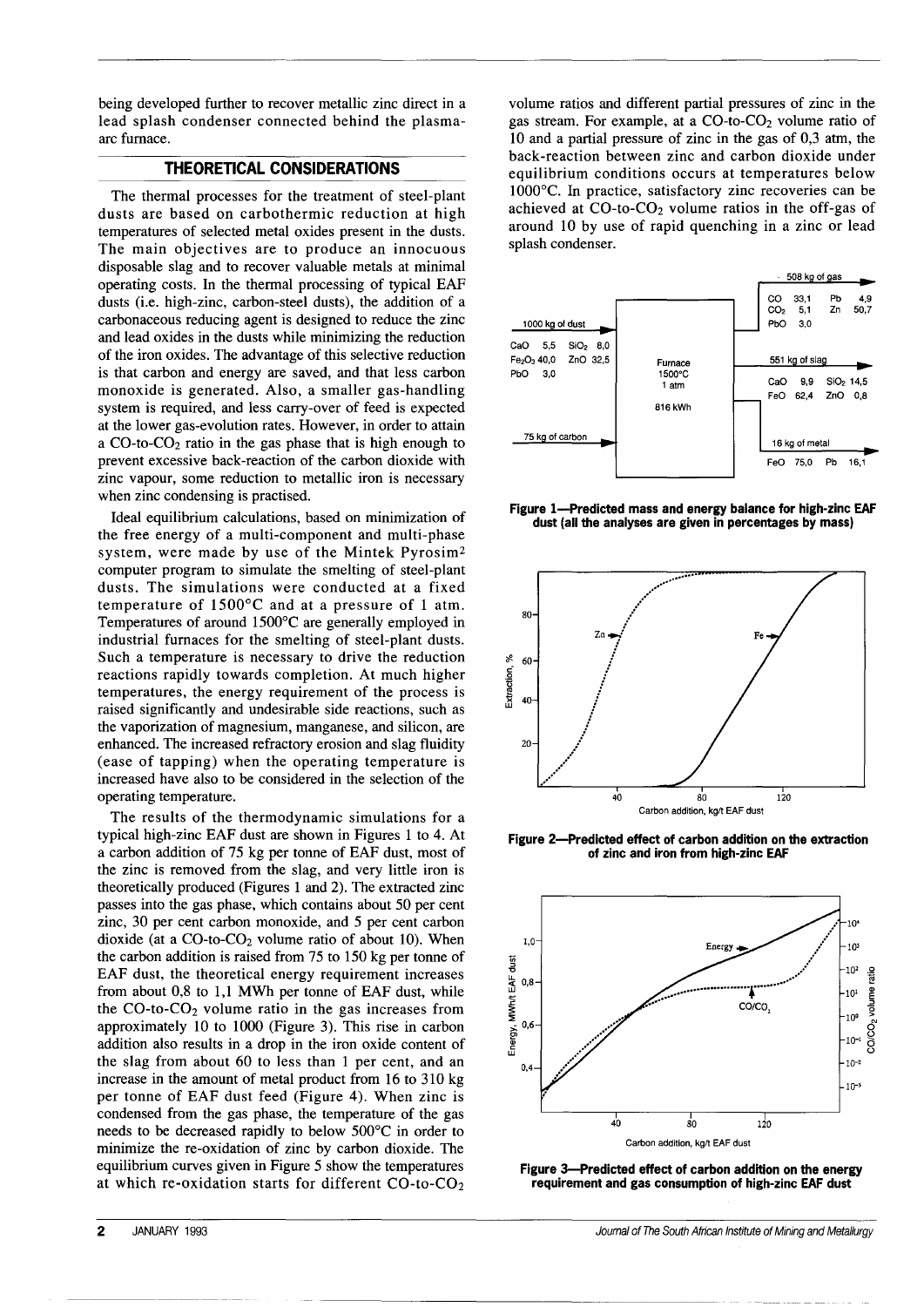

Figure 4-Predicted effect of carbon addition on metal production and slag composition of high-zinc EAF dust



Figure 5-Temperature of the back-reaction of zinc with  $CO<sub>2</sub>$  at different CO/CO2 ratios and zinc partial pressures in the off-gas

When a typical alloy-steel dust is smelted at 1500°C, a carbon addition of 170 kg per tonne of dust is required to extract most of the chromium (Figure 6). Ideal equilibrium simulations also predict a theoretical energy requirement of about 1,1 MWh per tonne of dust, which is significantly higher than the energy required to smelt high-zinc EAF dust (about 0,8 MWh/t). Also, the level of carbon monoxide in the off-gas and its  $CO$ -to- $CO<sub>2</sub>$  ratio are much higher when alloy-steel dust is treated, because the iron oxide in the dust has also to be reduced if satisfactory recoveries of chromium to the metal are to be achieved. The low zinc content of typical alloy-steel dust does not warrant the condensation of zinc from the off-gas of the furnace.

## EXISTING TECHNOLOGY

Although a large number of thermal processes for the treatment of steel-plant dusts have been developed to the pilot-plant stage, only a few technologies have found industrial application. The relatively high costs of the existing dust-treatment processes, and the technical and legal problems experienced with certain of these processes, have urged steel producers to consider alternative methods. In the USA, the EPA has instituted regulations that no longer permit disposal on landfill sites. This ban on landfilling, which was scheduled to take effect in August



Figure 6-Predicted mass and energy balance for alloy-steel dust (all the analyses are given in percentages by mass)

1988, has already been postponed three times. The reason for the extensions of the deadline is to allow time for the development of the best-demonstrated available technology (BDAT) to treat steel-plant dusts and simultaneously recover most of their valuable metal contents. The major technologies for the treatment of EAF and alloy-steel dusts that are employed in Western Europe and the USA are described below.

#### Western Europe

#### *The* Waelz Kiln

The Waelz-kiln process<sup>3</sup> is basically the only process used in Western Europe for the treatment of high-zinc EAF dust. A secondary oxidic dust is produced rich in zinc oxide, which is further processed in a conventional Imperial Smelting Furnace (lSF), where metallic zinc is recovered in a lead splash condenser. The Waelz-kiln technology is operated and marketed by Berzelius Umwelt-Service (BUS), formed in 1987 by Metallgesellschaft to develop the recycling of wastes from the metallurgical industry other than scrap, particularly dusts and sludges. BUS treats an annual total of 120 kt of EAF dusts in Duisburg and at the Aser plant, near Bilbao. The Aser plant is owned jointly by Indumetal, Metalquimica del Nervion, and BUS (30 per cent). EAF dusts from steelworks in northern Italy are processed in a Waelz kiln operated by Nuova Samim SpA at Ponte Nossa, near Bergamo. BUS has entered into a joint venture with Metaleurop to start a Waelz-kiln operation at Noyelles-Godault, in northern France. This operation is planned to come on line early in 1993. BUS is at present also exploring the market for their technology in the UK. The total annual capacity of the three existing plants in Western Europe is about 180 kt of EAF dust. The Waelz-kiln process is also operated in the USA and Japan. Currently, 14 kilns are reported to process EAF dust in Western Europe (3 kilns, 180 kt/a capacity), the USA (7 kilns, 450 kt/a capacity), and Japan (4 kilns, 200 kt/a capacity).

The Waelz kilns are operated in much the same way worldwide. Pelletized EAF dust mixed with a reducing agent such as coke breeze is fed into a gas-fired rotary kiln. Zinc, lead, and cadmium oxides are reduced carbothermically, volatilized, and subsequently re-oxidized in the freeboard of the kiln. Halide and alkali compounds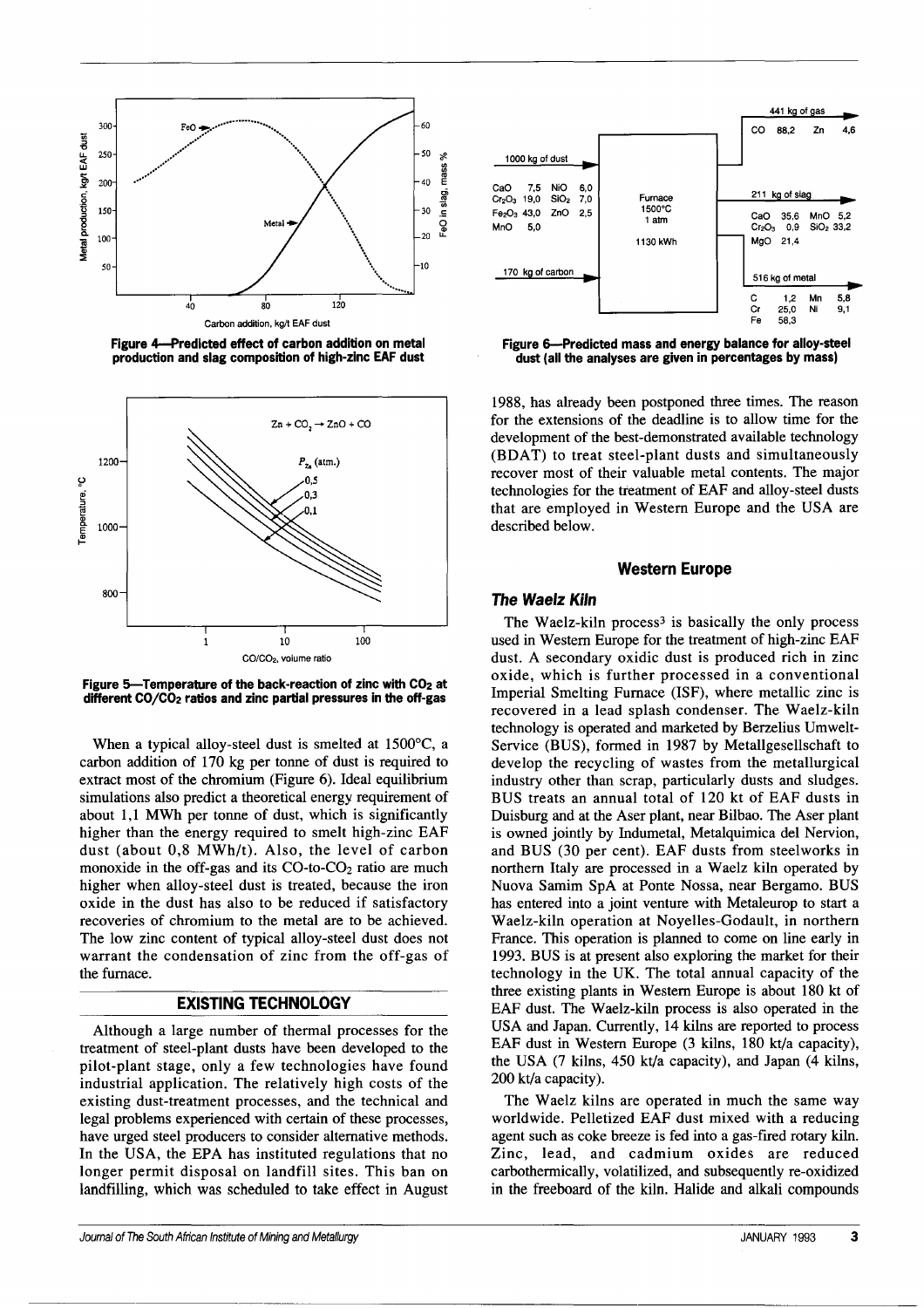are also volatilized, and iron oxides are partially reduced. The re-oxidized metal vapours leave the kiln in the form of a flue dust, which is collected in a baghouse. This dust, which is called Waelz oxide, has a typical zinc content of 55 per cent. The slag product, which contains some metallic iron, meets the EPA Toxicity Characteristic Leaching Procedure (TCLP) test, and can be dumped safely or used as road fill. The Waelz oxide is hot-briquetted, and the briquettes are further processed in an ISF to recover metallic zinc and lead. At present, there are 5 ISF plants in Western Europe. They are located in Duisburg, Bristol, Noyelles-Godault (France), Porto Vesme (Italy), and Titov Veles (Yugoslavia).

## *The Plasmadust Process*

The Plasmadust process was developed by SKF and has been operated in Landskrona, Sweden, since 1984. The company established for the operation of this process is called Scandust. In 1989, BUS obtained 25 per cent of Scandust's shares while the remaining shares are owned by SKF. The process was originally developed and built for the treatment of high-zinc EAF dusts. In 1988, the installation was converted to process alloy-steel dusts. The plant has a processing capacity of about 40 kt of alloy-steel dusts per annum.

The Plasmadust process is carried out in a coke-filled shaft furnace equipped with three 6 MW plasma generators. The d.c. non-transferred plasma devices are mounted on the tuyères of the shaft. Alloy-steel dust, pulverized coal, and fluxes are injected via the tuyères, together with superheated plasma gas. Temperatures of around 2500°C are reached in the cavity (raceway) formed in front of each tuyère. The high temperature and low oxygen partial pressure in the furnace permit the reduction of iron and chromium oxides, which is not the case for processes based on fuel-air such as the Waelz-kiln process. Hot metal containing iron, chromium, and nickel, and a nonhazardous slag are tapped at the lower part of the furnace. The dusts generated by the process itself contain about 20 per cent zinc oxide and are processed further in a Waelz kiln.

## **USA**

## **Waelz Kiln and Flame Reactor**

Horsehead Resources Development Company (HRD) is the principal company in the USA for the treatment of EAF dusts. HRD's history goes back to St. Joe Minerals Corporation, but its present ownership is 45 per cent Horsehead, 45 per cent BUS, and 10 per cent public. HRD has completed two new Waelz-kiln plants during the past four years, and now operates 7 kilns at 3 sites: Palmerton (PA), Calumet (IL), and Rockwood (TN). The annual EAF dust-processing capacity of the 7 kilns is 450 kt. The Waelz-kiln operation is similar to that practised by BUS in Europe (described earlier) but with one difference in that limestone is added as a flux, instead of silica sand.

HRD also operates a flame-reactor4 demonstration plant for the treatment of EAF dust in Monaca (PA). In 1991, HRD signed an agreement with North Star Steel to install and run a flame-reactor facility with a capacity of 30 kt of EAF dust per annum in Beaumont (TX). The demonstration plant consists of a water-cooled vertical cylinder divided

into a combustion and a smelting stage. In the first stage, carbon monoxide reducing gas is produced by partial combustion of natural gas with oxygen-enriched air. This first step is carried out in a cyclone burner at the top of the reactor. The hot reducing flame (flame temperature in excess of 2000°C) travels vertically downwards to the second stage, where EAF dust is injected pneumatically. The reactor has an internal diameter of 0,6 m and a height of 3 m. The average retention time in the reactor is about half a second, and feed rates of 1 to 2 t of EAF dust per hour are achieved. Metal oxides of zinc, lead, and cadmium are reduced, and the metals are volatilized at the temperature of the reactor (average temperature of about l600°C). The offgas leaving the reactor is post-combusted, the metal vapours are re-oxidized, and a crude zinc oxide is collected in a bag filter. Molten slag is tapped continuously from the reactor, and is sold or disposed of. HRD claim that there is little to choose between their flame-reactor and the Waelz-kiln technologies. Most of the zinc oxide product of HRD is processed further to zinc metal at their electrothermic zinc plant in Monaca (PA).

## *Other Thermal Processes*

Since 1978, the Inmetco process<sup>5</sup> has been operating in Elwood City (PA), using alloy-steel dusts and other oxidic wastes from the steel industry. In 1990, Inmetco processed over 55 kt of oxidic wastes and recovered about 20 kt of remelt alloy. The process consists of three steps, i.e. pelletizing of waste materials with coal fines, then reduction of pellets in a rotary-hearth furnace (RHF), and production of liquid metal in a submerged-arc furnace. Green pellets are fed direct into the gas-fired RHF, which is operated at a temperature of about 1250°c. Zinc, lead, and cadmium are evaporated, re-oxidized, and collected in a bag filter. The highly metallized pellets leaving the RHF are transferred hot into a submerged-arc furnace, where molten metal containing iron, chromium, and nickel is tapped and cast into pigs, which are recycled by stainlesssteel producers. The non-hazardous slag is dumped or used as road fill.

The Tetronics plasma-arc process<sup>6</sup> was developed in the late 1970s by Tetronics Research and Development (TRD) in the UK, and was demonstrated during 1987/1988 for the smelting of EAF dust in a collaborative effort by Bethlehem Steel Corporation (Bethlehem, PA) and TRD. The demonstration trials were funded by the Centre for Metal Production (CMP), Pittsburgh (PA), and 22 US steel producers. The process was subsequently marketed by International Mill Service (IMS), and in 1989 two commercial plants were installed in the USA. The first plant, at Florida Steel, Jackson (TN), with an annual capacity of 6 kt of EAF dust, was later upgraded to 9 kt/a. The second installation, at Nucor-Yamato Steel, Blytheville (AR), has a capacity of 12 kt/a. EAF dust and coke fines are fed through ports located in the roof of a cylindrical d.c. plasma-arc furnace. Electrical energy is supplied via a central graphite electrode. The zinc, lead, and cadmium oxides contained in the EAF dusts are reduced selectively and vaporized, and a non-hazardous slag rich in iron oxide is tapped periodically from the furnace. Gases are withdrawn from the furnace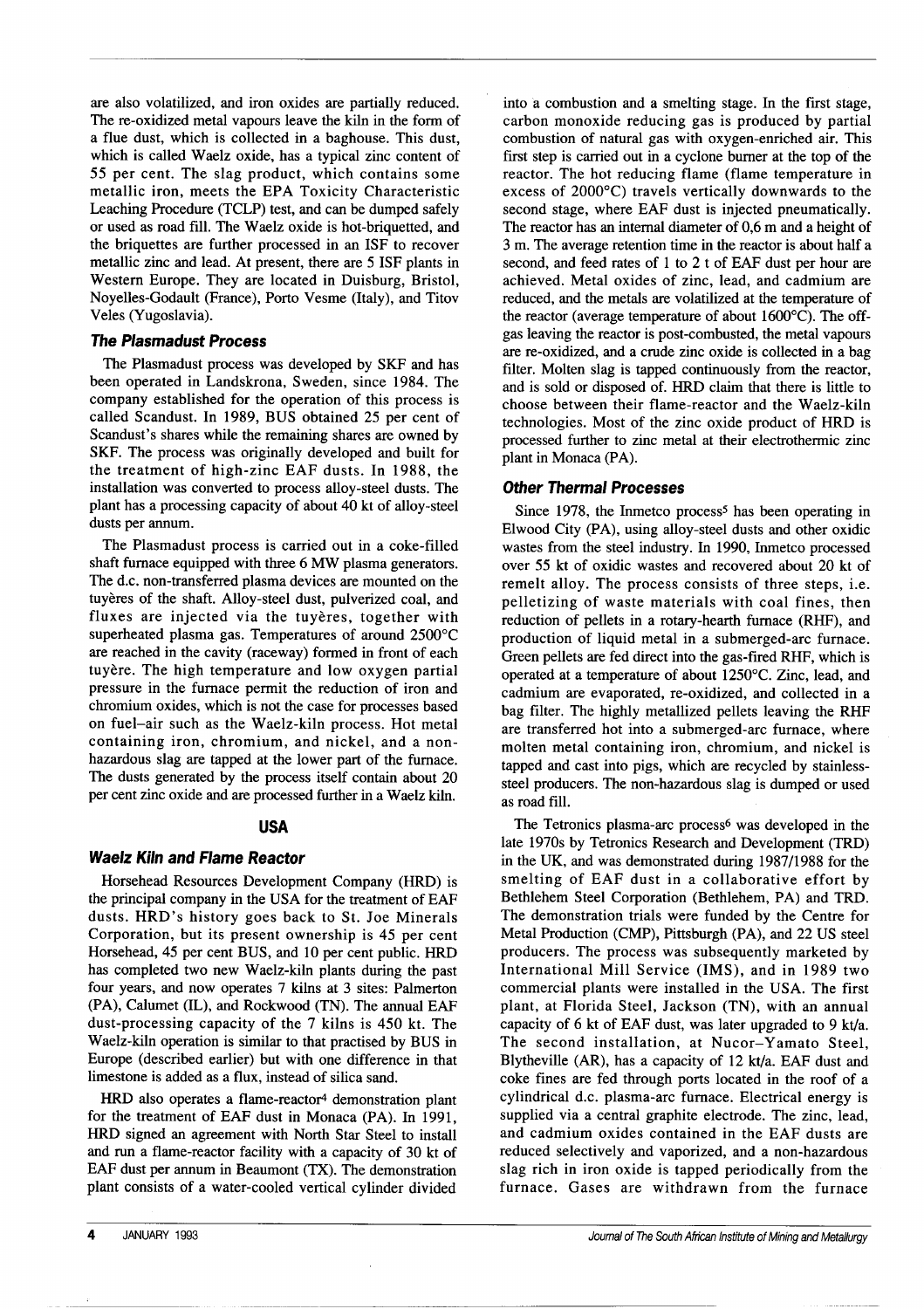continuously, and most of the metal vapours are condensed and captured in an ISP zinc splash condenser.

The Elkem process? for the treatment of EAF dusts is based on the Elkem multi-purpose furnace (EMPF) in combination with an ISP zinc splash condenser. The EMPF is an air-tight, three-phase furnace equipped with a thermal oil-cooling system to achieve a frozen-slag lining. Elkem a/s markets its EMPF technology through Elkem Technology. To date, one EMPF has been built at Laclede Steel, Alton (IL). The furnace has a rating of 10 MW and an annual designed capacity of 40 kt of EAF dust. Construction started in 1989 and was completed in the third quarter of 1991. The process was scheduled to reach full operational status and capacity in the middle of 1992. The Elkem process is similar to the Tetronics process described earlier. The main differences are that a threephase slag-resistance furnace is used instead of a d.c. open-arc furnace, and that briquettes are employed instead of unagglomerated feed.

#### **ENVIROPLAS PROCESS**

## **Description**

The Enviroplas process was developed at Mintek for the smelting of solid wastes from the metallurgical industry, especially slags and dusts containing zinc oxide. The production of environmentally acceptable, non-toxic slags, and the recovery of zinc and other valuable metals from these waste materials, have been studied since 1987 using d.c. transferred plasma-arc technology. The development of this technology started at Mintek in 1979 for the smelting of ferrochromium, and has been implemented successfully at a scale of 40 MVA by Middelburg Steel & Alloys. To date, a total of about 100 t of lead blast-furnace slags and steel-plant dusts have been processed at the Mintek pilot plant. The plasma-arc pilot-plant equipment includes four furnaces, which are operated at power levels between 20 kW and 1 MW. The equipment has been described in detail elsewhere8. A schematic diagram of the 1 MW pilot plant is shown in Figure 7.



**Figure 7- Schematic diagram of the Mintek** 1 MW **plasma-arc furnace**

The 1 MW facility consists essentially of a d.c. power supply, a feed system, a plasma-arc furnace, a gas-cleaning system, and instrumentation for control and data logging. The water-cooled furnace is operated with a single graphite electrode as the cathode and a molten bath as the anode. The return electrode consists of several steel rods built into the hearth refractories and connected at their lower ends to a steel plate that is further linked to the anode cable. The feed is supplied to the furnace at a controlled rate through the central hole in the electrode, or via feed ports in the roof of the furnace. Molten slag and metal are tapped intermittently, and gases are withdrawn from the furnace continuously. The off-gas system is designed to ensure complete combustion of the carbon monoxide and metallic vapours produced in the furnace. Combustion air is drawn in at the off-gas port of the furnace and at the bottom of the combustion chamber.

#### **Testwork**

The suitability of the Enviroplas process for the smelting of zinc-bearing alloy-steel dusts was demonstrated during a 5-day continuous campaign, carried out in 1990, on the 1 MW pilot plant. Pre-mixed feed consisting of alloy-steel dust and anthracite was charged to the furnace via the central hole in the graphite electrode. The anthracite-todust ratio in the feed was selected to reduce the iron, chromium, nickel, zinc, and lead oxides in the dust to their respective metals. Slag and metal were tapped from the furnace when about 500 kg of dust and anthracite had been reacted, i.e. at 2- to 3-hourly intervals. The gas containing zinc and lead was burnt in the combustion chamber, and a mixed oxide of zinc and lead was recovered in the bag filter.

Alloy-steel dusts from three different sources were employed during the trials. The averaged analyses (weighted averages) of these dusts were as follows: 42,1 per cent Fe<sub>2</sub>O<sub>3</sub>, 15,1 per cent Cr<sub>2</sub>O<sub>3</sub>, 2,7 per cent NiO, 21,2 per cent ZnO, and 0,7 per cent PbO, the remainder being mainly CaO,  $SiO<sub>2</sub>$ , and MgO. Anthracite with a fixed carbon content of 77,4 per cent was used in the proportion of 290 kg per tonne of alloy-steel dust. The furnace was operated at power levels of about 500 kW and at feed rates of around 250 kg/h. The feed rate for a selected power level was calculated from the theoretical energy requirement and from the measured heat losses from the furnace. At a designed operating temperature of 1550°C, the theoretical energy requirement was determined to be 1,08 MWh per tonne of feed mixture, or 1,39 MWh per tonne of alloysteel dust. The rate of the heat losses measured during the campaign was around 250 kW, i.e. about half of the energy supplied to the furnace was lost as heat dissipated through the furnace walls and roof. Expressed as a percentage of the power input, the rate of heat losses is expected to decrease when the operating power is increased, as experienced during other smelting processes tested at the Mintek pilot plant. The tapping temperatures were measured with an optical pyrometer. The average of these measurements was about 1560°C, which was very close to the designed temperature of 1550°c.

The ferro-alloys produced contained an average of 66,0 per cent iron, 19,1 per cent chromium, 3,4 per cent nickel, and 1,8 per cent silicon. Carbon, sulphur, and phosphorus,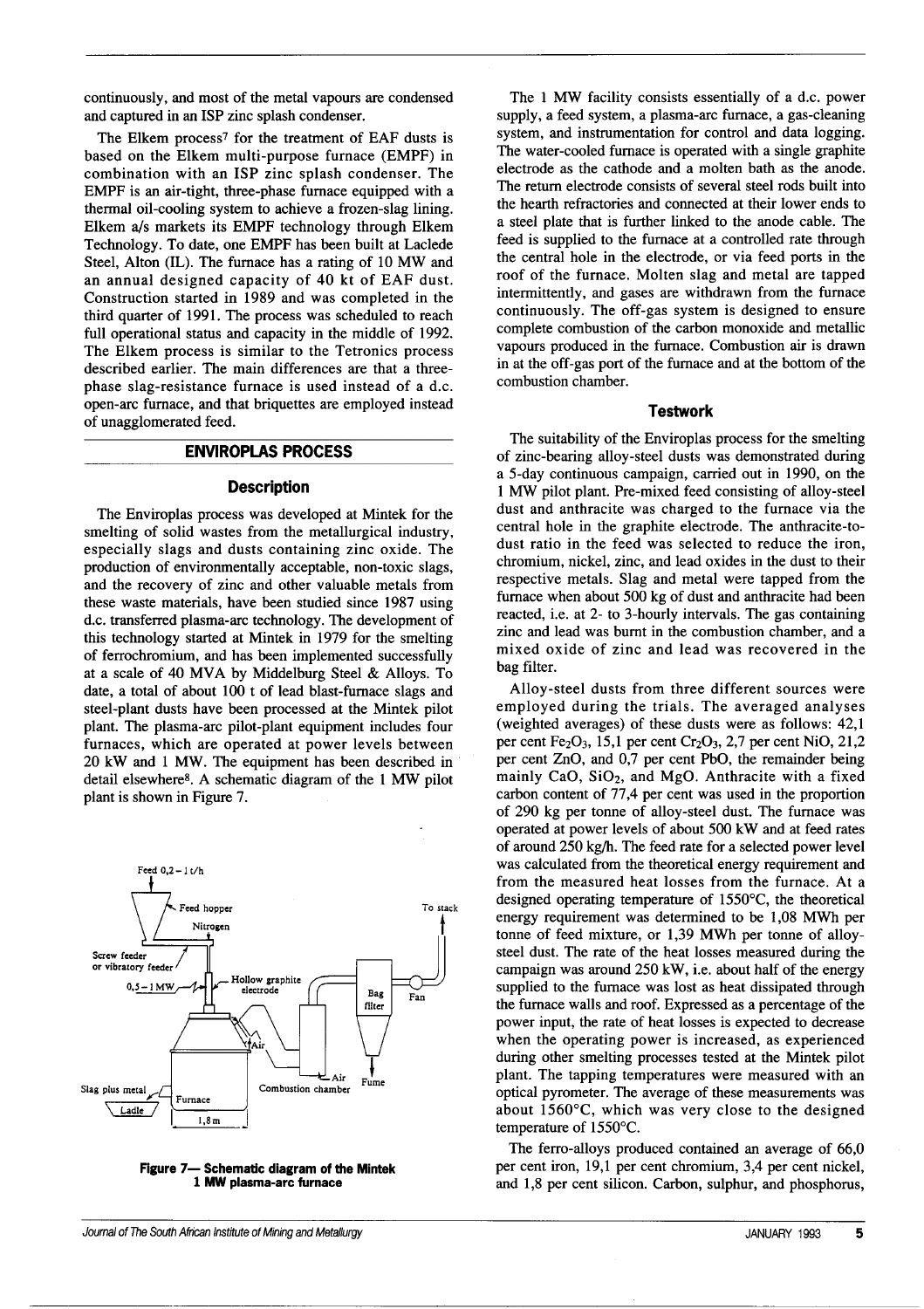i.e. important elements with regard to recycling, were analysed at 5,3, 0,06, and 0,04 per cent respectively. Because of the relatively small quantities involved, no problems are envisaged with regard to contamination when this ferro-alloy is recycled to steelmaking furnaces. The average composition of the slags produced was as follows: 38,7 per cent  $SiO<sub>2</sub>$ , 23,2 per cent CaO, 20,3 per cent MgO, 3,7 per cent  $Cr_2O_3$ , 0,09 per cent NiO, and 0,02 per cent ZnO. Only about 5 per cent of the chromium in the dust fed to the furnace was retained in the slag, while less than I and 0,1 per cent respectively of the nickel and zinc inputs reported to the slag. The fumes produced contained on average 56,3 per cent ZnO, 7,9 per cent MgO, 8,0 per cent  $SiO<sub>2</sub>$ , and smaller quantities of Fe<sub>2</sub>O<sub>3</sub>, Cr<sub>2</sub>O<sub>3</sub>, and N<sub>i</sub>O. About 5 per cent each of the iron, chromium, and nickel charged to the furnace passed into the gas stream.

In 1988, testwork was carried out on the I MW pilot plant on the smelting and fuming of zinc-containing lead blast-furnace slag. Small-scale trials were conducted during 1989 on the smelting of EAF dust (high-zinc carbon-steel dust) in the 50 kW plasma-arc furnace at Mintek. The results of this testwork on lead blast-furnace slag and EAF dust have been reported previously9.

## **Advantages of the Enviroplas Process**

At present, the dominant technology worldwide for the treatment of EAF dust is the Waelz-kiln process, while the main technologies employed in Western Europe and the USA for alloy-steel dusts are the Plasmadust and Inmetco processes. The Waelz-kiln, Plasmadust, and Inmetco processes are well established and achieve the desired results. However, the installations are large and capitalintensive and, because their annual processing capacities are between 40 and 80 kt of steel-plant dusts, they have to rely on dusts from several mini-mills. (A typical mini-mill produces about 5 kt of EAF dust per annum.)

During the past few years, new thermal processes for the treatment of steel-plant dusts have been developed. They are targeted at smaller annual processing capacities of 5 to 40 kt of dusts, and at the direct production of metallic zinc from zinc-bearing EAF dusts. The Tetronics, Elkem, and Enviroplas processes fall into this category of new developments. Compared with the Elkem process, the Enviroplas process has the inherent advantages of a d.c. plasma-arc furnace over an a.c. slag-resistance furnace, which include the following: reduced electrode consumption, symmetrical heat distribution, and a high degree of operational control. The graphite electrode is not in contact with the molten slag or metal, and hence accurate carbon addition to the process is possible. The plasma-arc furnace generates most of its heat between the tip of the electrode and the molten bath, and its power is not limited by the electrical conductivity of the slag. No fluxes are required to stay within the constraints of sufficient slag resistance.

The main difference between the Tetronics and Enviroplas plasma-arc systems lies in the charging practice. In the Enviroplas process, the feed is supplied to the furnace via the central hole of the graphite electrode while, in the Tetronics process, feed ports located in the roof are employed. Feeding through the hollow graphite electrode offers the advantage that the fine steel-plant dust is rapidly absorbed into the molten slag. The vapour products, zinc and lead, leaving the furnace do not move through feed materials falling down from feed ports in the roof, thus minimizing contamination and elutriation or carry-over of the feed. The charge is delivered direct into the hightemperature reaction zone under the electrode.

Consequently, the heat transfer to drive the endothermic reactions is very efficient, and high reaction rates can be achieved. On the other hand, the supply of cold feed through the hollow electrode allows the temperature in the arc-attachment area to be controlled and suppressed, which is necessary to limit the vaporization of unwanted species.

## **COMMERCIAL CONSIDERATIONS**

The selection of a process for the treatment of steel-plant dust should be based on site conditions such as local environmental regulations, current transport and disposal costs, local electricity and fuel costs, and the volume and chemical composition of the dust. For example, a 2 MW on-site plasma-arc furnace could be the most cost-effective solution for the processing of around 10 kt of EAF dust per annum. Treatment and landfilling charges per tonne of EAF dust, to be paid by steelworks, currently range from R200 to R300 in Western Europe, and in the USA fees of over R500 have been reported. On-site treatment of EAF dust containing more than 15 per cent zinc is believed to be economic when metallic zinc is produced direct from the dust using a condenser with a satisfactory zinc recovery (more than 80 per cent). Upgrading of the dust to a highzinc dust (50 to 60 per cent zinc), and the sale of this dust to a zinc producer or reduction of the dust to form metallic zinc, are not usually economic in the on-site processing of this low-grade material.

A preliminary economic analysis of the Enviroplas process was conducted to provide an estimate of the costs and credits involved. An annual throughput of 18 kt of EAF dust was selected as the basis for the cost estimate. The following assumptions were made:

| Zinc content of dust           | 20%                    |
|--------------------------------|------------------------|
| Thermal efficiency of furnace  | 70%                    |
| Zinc-condensing efficiency     | 90%                    |
| Operating availability         | 85% (7446 h per annum) |
| Zinc market price              | R4000 per tonne        |
| Electricity, unit cost         | R95 per megawatt-hour  |
| Electrode, unit cost           | R6700 per tonne        |
| Electrode consumption          | 2 kg per tonne of dust |
| Metallurgical coke, unit price | R230 per tonne.        |

The theoretical energy requirement for the selective reduction of EAF dust containing 20 per cent zinc (reduction of the zinc and lead oxides and minimal reduction of the iron oxide) is about 0,8 MWh per tonne of dust. The furnace needs to be operated at a power level of 3 MW and a feed rate of about 2,5 t of dust per hour. The estimated outside diameter and overall height of the furnace are 3,5 m and 3,8 m respectively. The capital costs for an on-site plant to treat 18 kt of EAF dust per annum were calculated to be 12 million rands. The main items involved in this cost figure were those for the plasma-arc furnace, a